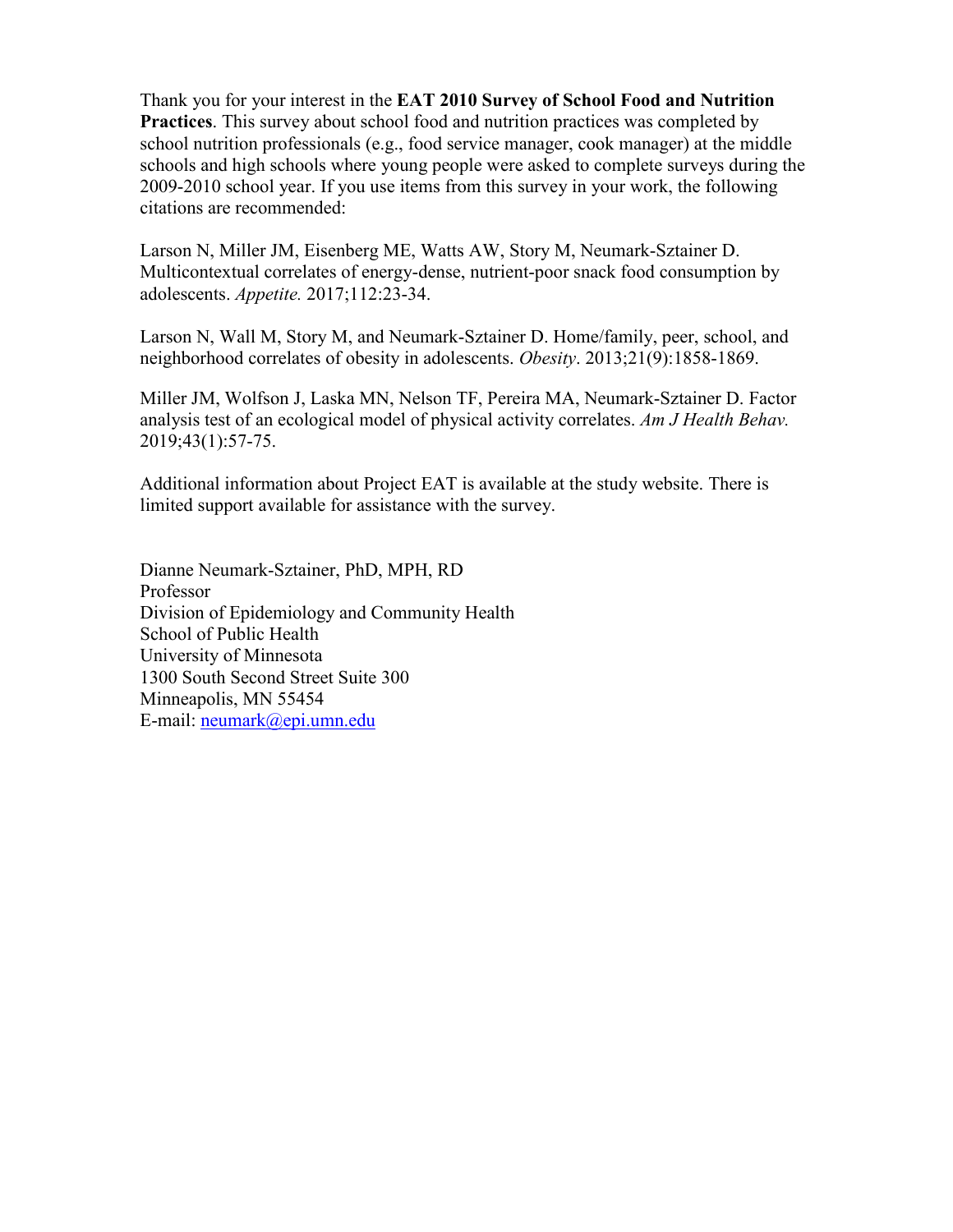# **Project EAT 2010: Survey of School Food & Nutrition Practices**

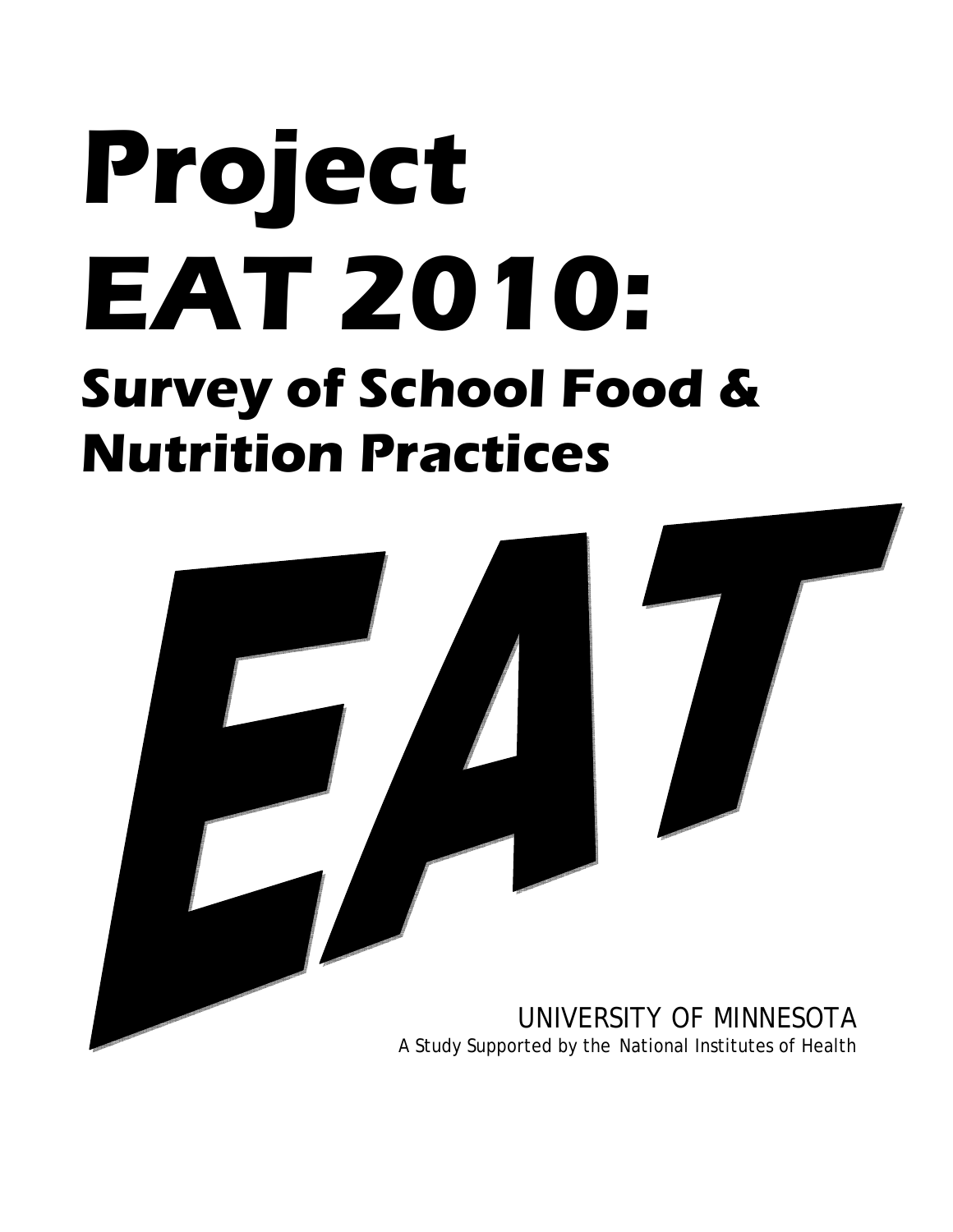### *The questions below are about foods and beverages available to students in grades 6-12 during the 2009-2010 school year.*

**1. Please indicate how often the following foods and beverages are available to students in your school as part of the reimbursable school lunch meal (not a la carte).** 

|    |                                                                  | (Please check one box for each<br>line) |                |                      |    |
|----|------------------------------------------------------------------|-----------------------------------------|----------------|----------------------|----|
|    |                                                                  | <b>Never</b>                            | Some<br>days   | Most or<br>every day |    |
| a. | Low-fat(1%) or non-fat (skim) milk                               | $1 \Box$                                | $2 \Box$       | $3 \Box$             | 30 |
| b. | Whole or 2% milk                                                 | $1 \Box$                                | $2 \Box$       | 3 <sup>1</sup>       | 31 |
|    | c. Chocolate or other flavored milk                              | $1 \Box$                                | $2 \Box$       | $3\Box$              | 32 |
| d. | Fresh fruit                                                      | $\overline{1}$                          | $\overline{2}$ | 3                    | 33 |
| е. | Raw vegetables (such as carrot sticks, celery sticks, or salads) | 1                                       | $2\Box$        | 3                    | 34 |
|    | Salad bar                                                        | $1 \mid$                                | $2\Box$        | $\overline{3}$       | 35 |
| q. | French fries                                                     | $1 \Box$                                | 2              | $3 \Box$             | 36 |
| h. | Dessert item (other than fruit)                                  | $1 \mid$                                | $2^{\square}$  | $3^{\circ}$          | 37 |

#### **2. In what forms is water available free of charge in the cafeteria at lunch? (Please mark all that apply)**

| $1 \mid$ | None                    | 38 |
|----------|-------------------------|----|
| $2 \mid$ | Water fountain          | 39 |
| $3\Box$  | Pitcher                 | 40 |
| $4\Box$  | Dispenser               | 41 |
| $5\Box$  | Other (please specify): | 42 |

#### **3. Please indicate in what form(s) the following condiments are available to students at lunch.**

|    |                                                                          | Not available | Pre-packaged/<br>portioned | Pump, squeeze<br>bottle, or ladle<br>container |    |
|----|--------------------------------------------------------------------------|---------------|----------------------------|------------------------------------------------|----|
| a. | Salad dressing(s) that are lower in fat<br>(5 grams or less per serving) | 1             | 2                          | $3 \mid$                                       | 43 |
| b. | Salad dressing(s) that are <i>not low in</i><br>fat                      | 1             | 2                          | $3 \mid$                                       | 46 |
|    | Peanut butter                                                            | 1             | 2                          | $_3 \Box$ (tub)                                | 49 |
| d  | Butter/margarine                                                         |               | $\sim$ 1                   | $_3\Box$ (tub)                                 | 52 |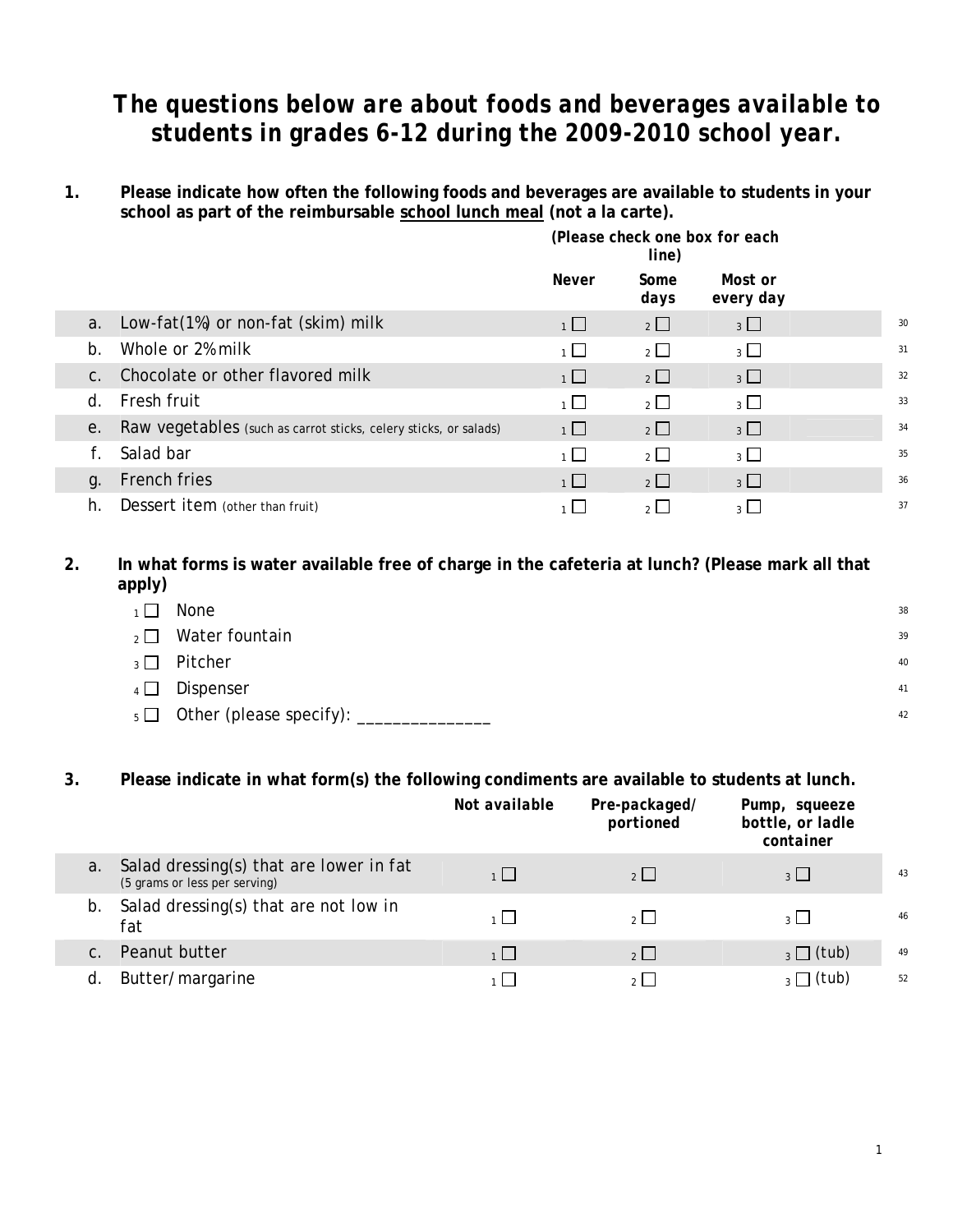- **4. Does your school offer any "branded foods," foods from national or regional brand-name or chain restaurants (McDonald's, Taco Bell, Domino's, Subway, etc.), as part of the reimbursable school lunch meal or a la carte?** 
	- $1 \square$  No  $\rightarrow$  If no, skip to question #6
	- $2 \Box$  Yes
- **5. Does your school offer foods from any of the following types of restaurants that are part of national or regional chains? Please mark all that apply.** 
	- $1 \square$  Traditional "burger-and-fries" fast food restaurant (such as McDonald's, Burger King, Wendy's, or  $56$ <br>Culver's)
	- $2 \Box$  Mexican fast food restaurant (such as Taco Bell, Taco John's, or Chipotle)  $57$
	- $\overline{3}$  Fried chicken (such as KFC)  $^{58}$
	- $4 \Box$  Sandwich or sub shop (such as Subway, Panera, or Quiznos)  $59$
	- $5 \Box$  Pizza place (such as Pizza Hut, Papa John's, or Domino's) 60
- **6. Is the school campus open (i.e., students are allowed to leave campus) or closed (i.e., students must remain on campus) for the lunch period? Please check one answer for each grade at the school.**

|                    | Open<br>campus | Closed<br>campus | No students<br>in grade |    |
|--------------------|----------------|------------------|-------------------------|----|
| a. $6th$ grade     | $1\Box$        | $2\Box$          | $3\Box$                 | 61 |
| b. $7th$ grade     | $\overline{1}$ | $\overline{2}$   | $3$ $\Box$              | 62 |
| c. $8^{th}$ grade  | $\overline{1}$ | $\overline{2}$   | $3\Box$                 | 63 |
| d. $9th$ grade     | $\overline{1}$ | $\overline{2}$   | $3\Box$                 | 64 |
| e. $10^{th}$ grade | $\overline{1}$ | $\overline{2}$   | $3$ $\Box$              | 65 |
| f. $11th$ grade    | $\overline{1}$ | $\overline{2}$   | $3$ $\Box$              | 66 |
| g. $12th$ grade    | 1              | $2^{\mid}$       | $3 \Box$                | 67 |

**7. Are there televisions in the school cafeteria that students are allowed to watch during the lunch period?** 

- $1 \Box$  No 68
- $2 \Box$  Yes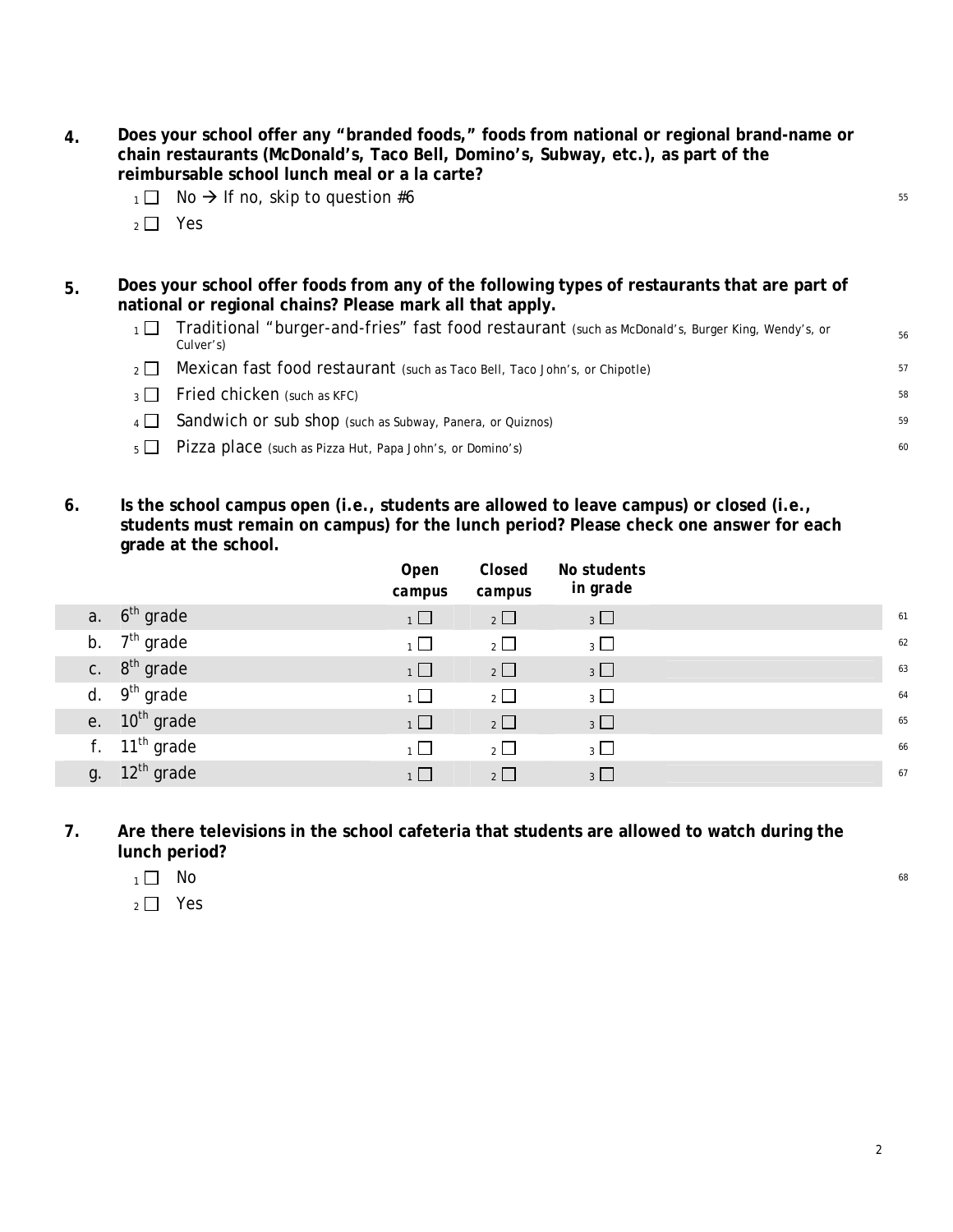| 8.  | Are there any vending machines in your school that are available to students before or during<br>the school day?       |    |
|-----|------------------------------------------------------------------------------------------------------------------------|----|
|     | No $\rightarrow$ If no, skip to question #13<br>$1\Box$                                                                | 69 |
|     | Yes<br>$\overline{2}$ $\Box$                                                                                           |    |
| 9.  | Are there any vending machines in your school cafeteria or food service area?                                          |    |
|     | No<br>$\overline{1}$                                                                                                   | 70 |
|     | Yes<br>$\overline{2}$ $\Box$                                                                                           |    |
| 10. | Are there any vending machines outside but within 25 feet of your school cafeteria or food<br>service area?            |    |
|     | No<br>$1\vert$                                                                                                         | 71 |
|     | Yes<br>$2\mid$                                                                                                         |    |
| 11. | Are there any school policies about the types of food or beverages that can be sold in the<br>school vending machines? |    |
|     | No<br>$\overline{1}$                                                                                                   | 72 |
|     | Yes $\rightarrow$ If yes, please briefly describe the school policy.<br>$2 \Box$                                       |    |
|     |                                                                                                                        |    |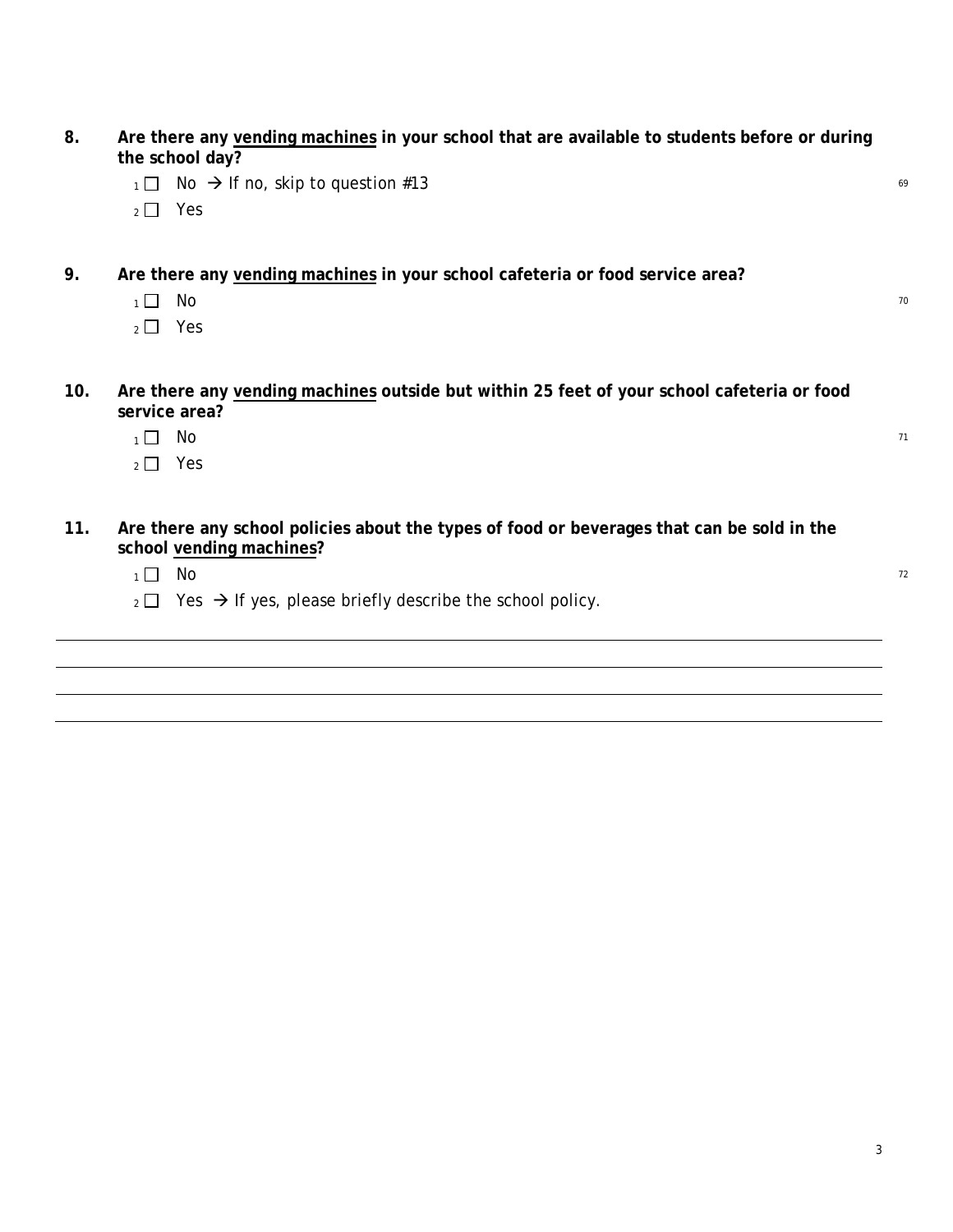**12. For vending machines that are located in the school cafeteria or within 25 feet of your school food service area, please indicate whether the following foods and beverages are available to students. For each item that is available, please indicate when it is available by checking all the appropriate boxes to the right of the arrow. (If you responded 'No' to question 9 and 'No' to question 10, you may skip this question.)**

|             |                                                                                                            | <b>Item</b><br>available? |                               |               | If yes, when is it available?<br>(Please check all that apply) |                                                                 |                                             |                 |     |  |  |
|-------------|------------------------------------------------------------------------------------------------------------|---------------------------|-------------------------------|---------------|----------------------------------------------------------------|-----------------------------------------------------------------|---------------------------------------------|-----------------|-----|--|--|
|             |                                                                                                            | No                        | Yes                           |               | <b>Before</b><br>classes<br>begin in<br>the<br>morning         | During<br>school hours<br>when meals<br>are NOT<br>being served | During<br>school<br><b>lunch</b><br>periods | After<br>school |     |  |  |
| a.          | Bottled water (plain)                                                                                      | $\overline{1}$            | $2\Box$                       | $\rightarrow$ | $1\Box$                                                        | $\overline{2}$                                                  | $3\Box$                                     | $4$ $\Box$      | 73  |  |  |
| b.          | Diet soda pop                                                                                              | $\overline{1}$            | $\overline{2}$ $\overline{2}$ | $\rightarrow$ | $\overline{1}$                                                 | $2\Box$                                                         | $_3$ $\Box$                                 | $\overline{4}$  | 78  |  |  |
| $C$ .       | 100% fruit or vegetable<br>juice with no added<br>sweeteners                                               | $1$ $\Box$                | $2\Box$                       | $\rightarrow$ | $1$ $\Box$                                                     | $2\Box$                                                         | $3\Box$                                     | $4$ $\Box$      | 83  |  |  |
| $d_{-}$     | Fruit drinks that are<br>not 100% fruit juice<br>(such as Hawaiian Punch, Sunny<br>Delight, or Hi-C)       | $\overline{1}$            | $\overline{2}$                | $\rightarrow$ | $\overline{1}$                                                 | $\overline{2}$                                                  | $3\Box$                                     | $4\Box$         | 88  |  |  |
| e.          | Soda pop - not diet                                                                                        | $1\Box$                   | $2\Box$                       | $\rightarrow$ | $\overline{1}$                                                 | $\overline{2}$                                                  | $3\Box$                                     | $4\Box$         | 93  |  |  |
| f.          | Energy drinks (such as Red<br>Bull, Full Throttle, Rockstar,<br>etc)                                       | $1\Box$                   | $2\Box$                       | $\rightarrow$ | $\overline{1}$                                                 | $2\Box$                                                         | $3\Box$                                     | 4               | 98  |  |  |
| g.          | Sports drinks (such as<br>Gatorade, Powerade, etc)                                                         | $1$ $\Box$                | $2\Box$                       | $\rightarrow$ | 1                                                              | $2\Box$                                                         | $3\Box$                                     | 4               | 103 |  |  |
| h.          | Low-fat (1%) or non-fat<br>(skim) milk                                                                     | $\overline{1}$            | $2$ $\Box$                    | $\rightarrow$ | $\overline{1}$                                                 | $\overline{2}$                                                  | $_3\square$                                 | 4               | 108 |  |  |
| i.          | Chocolate or other<br>flavored milk                                                                        | $1\Box$                   | $2\Box$                       | $\rightarrow$ | $1\Box$                                                        | $\overline{2}$ $\Box$                                           | $3\Box$                                     | $4$ $\Box$      | 113 |  |  |
| j.          | Dairy foods that are<br>lower in fat (5 grams or<br>less per serving, such as string<br>cheese and yogurt) | $1\Box$                   | $2\Box$                       | $\rightarrow$ | $1\Box$                                                        | $2\Box$                                                         | $3$ $\Box$                                  | $4$ $\Box$      | 118 |  |  |
| $k_{\cdot}$ | Fruit and/or<br>vegetables (including<br>salads)                                                           | $1\Box$                   | $2\Box$                       | $\rightarrow$ | $1\Box$                                                        | $2\Box$                                                         | $3\Box$                                     | $4$ $\Box$      | 123 |  |  |
| I.          | Sandwiches                                                                                                 | $\overline{1}$            | $\overline{2}$                | $\rightarrow$ | $\overline{1}$                                                 | $2\Box$                                                         | $3^{\Box}$                                  | $4\Box$         | 128 |  |  |
| m.          | Salty snack foods (such<br>as potato chips, corn chips,<br>pretzels, trail mix, etc)                       | $1\Box$                   | $2\Box$                       | $\rightarrow$ | $\overline{1}$                                                 | $2\Box$                                                         | $3\Box$                                     | $4\Box$         | 133 |  |  |
| n.          | Cookies, cakes, or<br>other baked goods                                                                    | $\overline{1}$            | $\overline{2}$                | $\rightarrow$ | $1$ $\Box$                                                     | $2\Box$                                                         | $_3$ $\Box$                                 | $\overline{4}$  | 138 |  |  |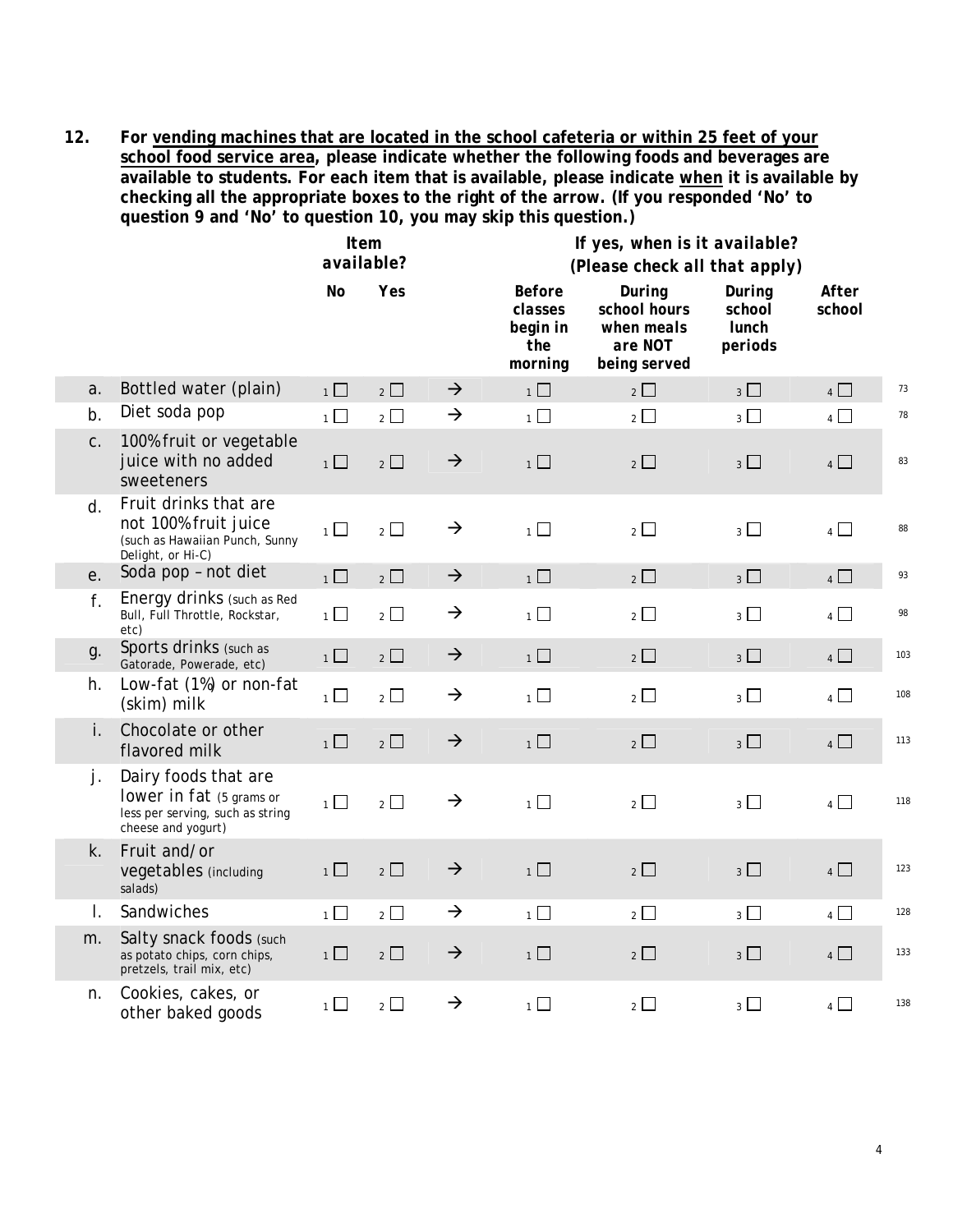#### **13. Does your school offer a la carte options at lunch?**

- $1 \square$  No  $\rightarrow$  If no, skip to question #16
- $2 \Box$  Yes

#### **14. Are there any school policies about the types of foods or beverages that can be sold a la carte at lunch?**

- $1 \Box$  No  $144$
- $_2 \square$  Yes  $\rightarrow$  If yes, please briefly describe the school policy.

**15. Please indicate how often the following foods and beverages are available to students in your school a la carte at lunch.** 

|                |                                                                                                                 | (Please check one box for each line) |            |                   |     |  |  |
|----------------|-----------------------------------------------------------------------------------------------------------------|--------------------------------------|------------|-------------------|-----|--|--|
|                |                                                                                                                 | <b>Never</b>                         | Some days  | Most or every day |     |  |  |
| a.             | Bottled water (plain)                                                                                           | $1\Box$                              | $2$ $\Box$ | 3                 | 145 |  |  |
| b.             | 100% fruit or vegetable juice with no<br>added sweeteners                                                       | $1 \Box$                             | $2\Box$    | 3 <sup>1</sup>    | 146 |  |  |
| $C_{\cdot}$    | Low-fat (1%) or non-fat (skim) milk                                                                             | 1                                    | $2$        | 3                 | 147 |  |  |
| d.             | Chocolate or other flavored milk                                                                                | 1                                    | $2^{\Box}$ | 3 <sup>1</sup>    | 148 |  |  |
| е.             | Dairy foods that are lower in fat (5 grams<br>or less per serving, such as string cheese and yogurt)            | $\overline{1}$                       | $2$ $\Box$ | $3\Box$           | 149 |  |  |
| f.             | Fresh fruit                                                                                                     | 1                                    | $2^{\mid}$ | $\overline{3}$    | 150 |  |  |
| g.             | Fresh vegetables (including salads)                                                                             | $1\Box$                              | $2\Box$    | $3\Box$           | 151 |  |  |
| h.             | Sandwiches                                                                                                      | $\overline{1}$                       | $2^{\Box}$ | $3 \Box$          | 152 |  |  |
|                | Salty snack foods that are lower in fat<br>(5 grams or less per serving, such as baked chips,<br>pretzels, etc) | $1\Box$                              | $2$ $\Box$ | 3 <sup>1</sup>    | 153 |  |  |
| j.             | Salty snack foods that are <i>not low in</i><br>$fat$ (such as regular potato chips or corn chips, etc)         | $\overline{1}$                       | $2 \Box$   | $3\Box$           | 154 |  |  |
| k.             | Cookies, cakes, or other baked goods<br>that <i>are lower in fat</i> (5 grams or less per<br>serving)           | $\overline{1}$                       | $2$ $\Box$ | $3\Box$           | 155 |  |  |
| $\mathbf{L}$   | Cookies, cakes, or other baked goods<br>that are not low in fat                                                 | $\mathbf{1}$                         | $2^{\Box}$ | 3 <sup>1</sup>    | 156 |  |  |
| m <sub>1</sub> | Frozen desserts                                                                                                 | 1                                    | $2$ $\Box$ | $3\Box$           | 157 |  |  |
|                |                                                                                                                 |                                      |            |                   |     |  |  |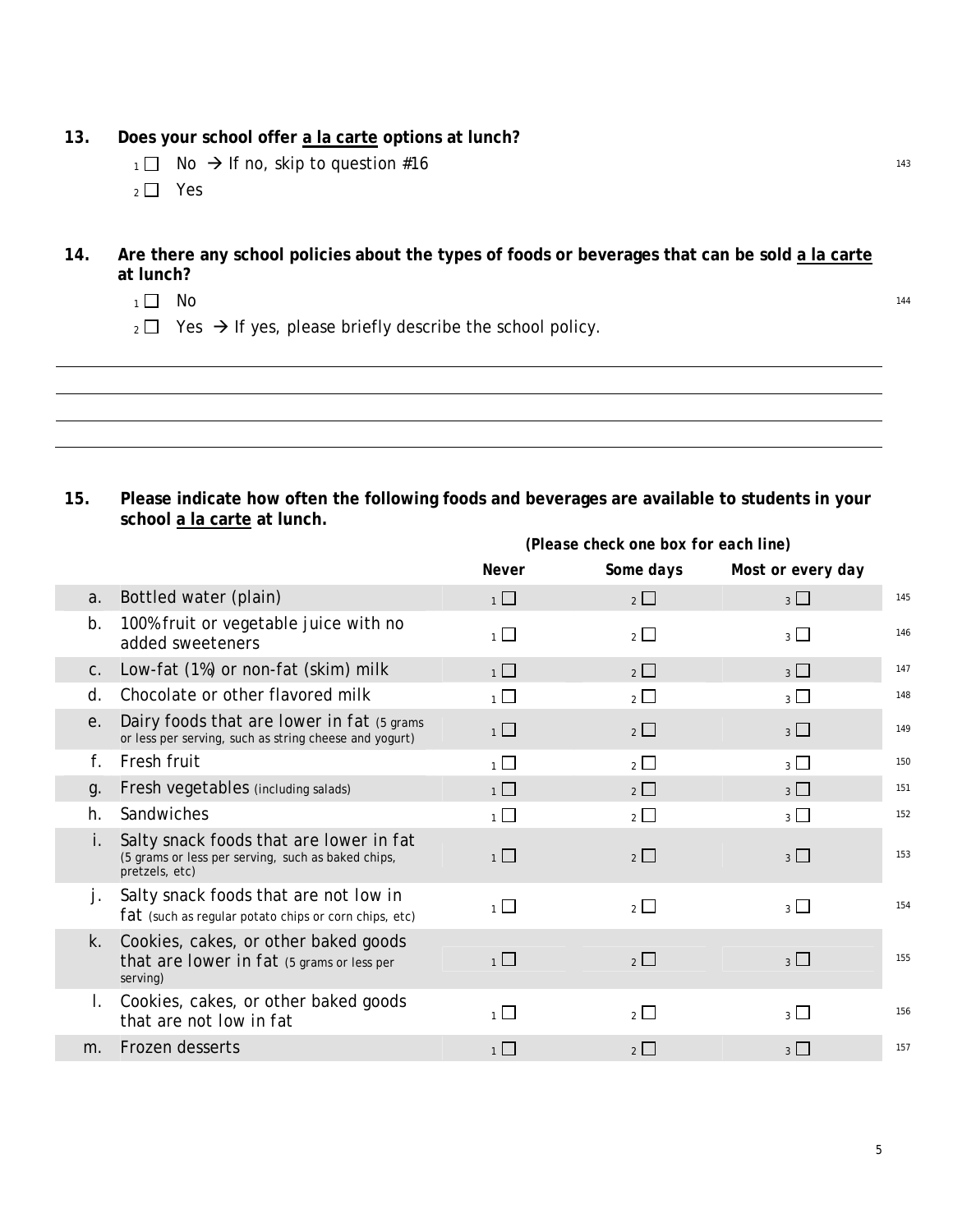- **16. Are there any school stores or snack bars in your school that sell foods or beverages?**
	- $1 \square$  No  $\rightarrow$  If no, skip to question #19
	- $_2 \square$  Don't know  $\rightarrow$  If don't know, skip to question #19
	- $3 \square$  Yes
- **17. Are there any school policies about the types of foods or beverages that can be sold at school stores or snack bars?**
	- $1 \Box$  No  $^{159}$
	- 2 **□** Don't know
	- $_3 \square$  Yes  $\rightarrow$  If yes, please briefly describe the school policy.

**18. Please indicate whether the following foods and beverages are available to students from school stores or snack bars in your school. For each item that is available, please indicate when it is available by checking all the appropriate boxes to the right of the arrow.**

|                |                                                                                                      |                | <b>Item</b><br>available? |               | If yes, when is it available?<br>(Please check all that apply) |                                                                 |                                             |                 |     |
|----------------|------------------------------------------------------------------------------------------------------|----------------|---------------------------|---------------|----------------------------------------------------------------|-----------------------------------------------------------------|---------------------------------------------|-----------------|-----|
|                |                                                                                                      | No             | Yes                       |               | <b>Before</b><br>classes<br>begin in<br>the<br>morning         | During<br>school hours<br>when meals<br>are NOT<br>being served | During<br>school<br><b>lunch</b><br>periods | After<br>school |     |
| a.             | Bottled water (plain)                                                                                | $1\Box$        | $2\Box$                   | $\rightarrow$ | $1\Box$                                                        | $2\Box$                                                         | $3\Box$                                     | $4\Box$         | 160 |
| b.             | 100% fruit or vegetable<br>juice with no added<br>sweeteners                                         | $\overline{1}$ | $\overline{2}$ $\Box$     | $\rightarrow$ | $\overline{1}$                                                 | $\overline{2}$ $\Box$                                           | $3$ $\Box$                                  | $4\Box$         | 165 |
| C <sub>1</sub> | Fruit drinks that are<br>not 100% fruit juice<br>(such as Hawaiian Punch, Sunny<br>Delight, or Hi-C) | $1\Box$        | $2\Box$                   | $\rightarrow$ | $\overline{1}$                                                 | $2\Box$                                                         | $3 \Box$                                    | $4\Box$         | 170 |
| d.             | Diet soda pop                                                                                        | $\overline{1}$ | $\overline{2}$            | $\rightarrow$ | $\overline{1}$                                                 | 2                                                               | $3\Box$                                     | 4               | 175 |
| е.             | Soda pop - not diet                                                                                  | $1$ $\Box$     | $2\Box$                   | $\rightarrow$ | $1\Box$                                                        | $2\Box$                                                         | $3\Box$                                     | $4$ $\Box$      | 180 |
| f.             | Energy drinks (such as Red<br>Bull, Full Throttle, Rockstar,<br>etc)                                 | $\overline{1}$ | $2\Box$                   | $\rightarrow$ | $\overline{1}$                                                 | $2\Box$                                                         | 3                                           | $4\Box$         | 185 |
| g.             | Sports drinks (such as<br>Gatorade, Powerade, etc)                                                   | $1\Box$        | $\overline{2}$            | $\rightarrow$ | $1\Box$                                                        | $\overline{2}$                                                  | $3\Box$                                     | $4\Box$         | 190 |
| h.             | Salty snack foods (such<br>as potato chips, corn chips,<br>pretzels, trail mix, etc)                 | $\overline{1}$ | $\overline{2}$            | $\rightarrow$ | $\overline{1}$                                                 | $\overline{2}$                                                  | $3\Box$                                     | $4\Box$         | 195 |
| i.             | Cookies, cakes, or<br>other baked goods                                                              | 1 <sup>1</sup> | $2$ $\Box$                | $\rightarrow$ | 1                                                              | $\overline{2}$ $\Box$                                           | $3\Box$                                     | $4\Box$         | 200 |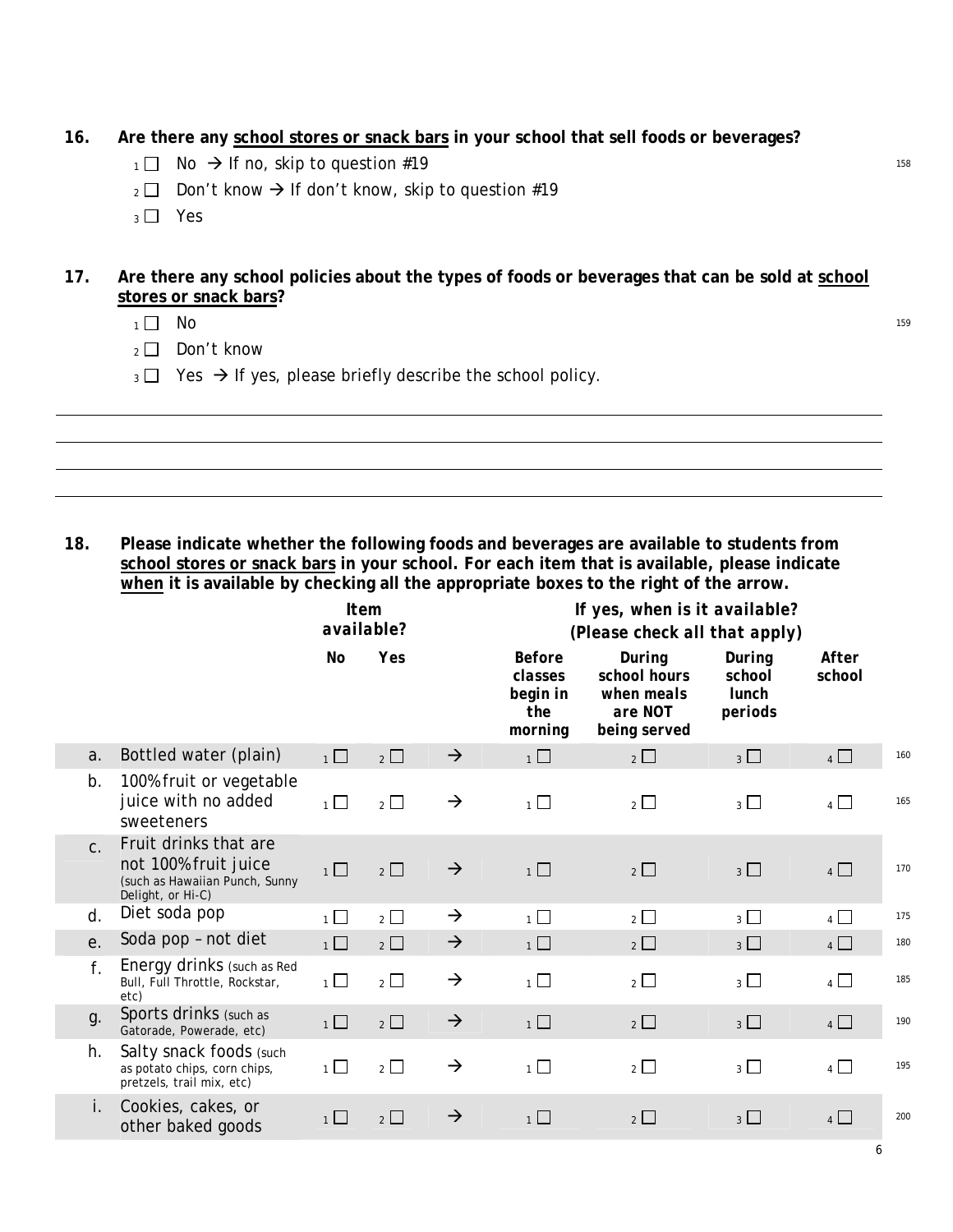- **19. Does your school have nutrition criteria for foods or beverages offered at parties, celebrations, and social events held at school?**
	- $1 \square$  No  $^{205}$
	- 2 Don't know
	- $_3$   $\Box$  Yes  $\rightarrow$  If yes, please briefly describe the criteria.

#### **20. Please indicate whether there are any posters or other promotional materials related to food, beverages, or physical activity currently posted in the cafeteria.**

|  |                                                                           | No             | Yes                   |     |
|--|---------------------------------------------------------------------------|----------------|-----------------------|-----|
|  | a. Soft drinks                                                            | $1\Box$        | $2\Box$               | 206 |
|  | b. Fast food                                                              | $1 \Box$       | $2\Box$               | 207 |
|  | c. Candy                                                                  | $1\Box$        | $\overline{2}$        | 208 |
|  | d. Milk                                                                   | $\overline{1}$ | $\overline{2}$ $\Box$ | 209 |
|  | e. Fruit and/or vegetables                                                | $1\Box$        | $2\Box$               | 210 |
|  | f. Water                                                                  | $\overline{1}$ | $\overline{2}$        | 211 |
|  | g. MyPyramid                                                              | $1\Box$        | $2\Box$               | 212 |
|  | h. Sports and/or physical activities<br>(e.g., VERB, Jump Rope for Heart) | $1 \Box$       | $\overline{2}$        | 213 |
|  | Other:                                                                    |                | 2                     | 214 |
|  |                                                                           |                |                       |     |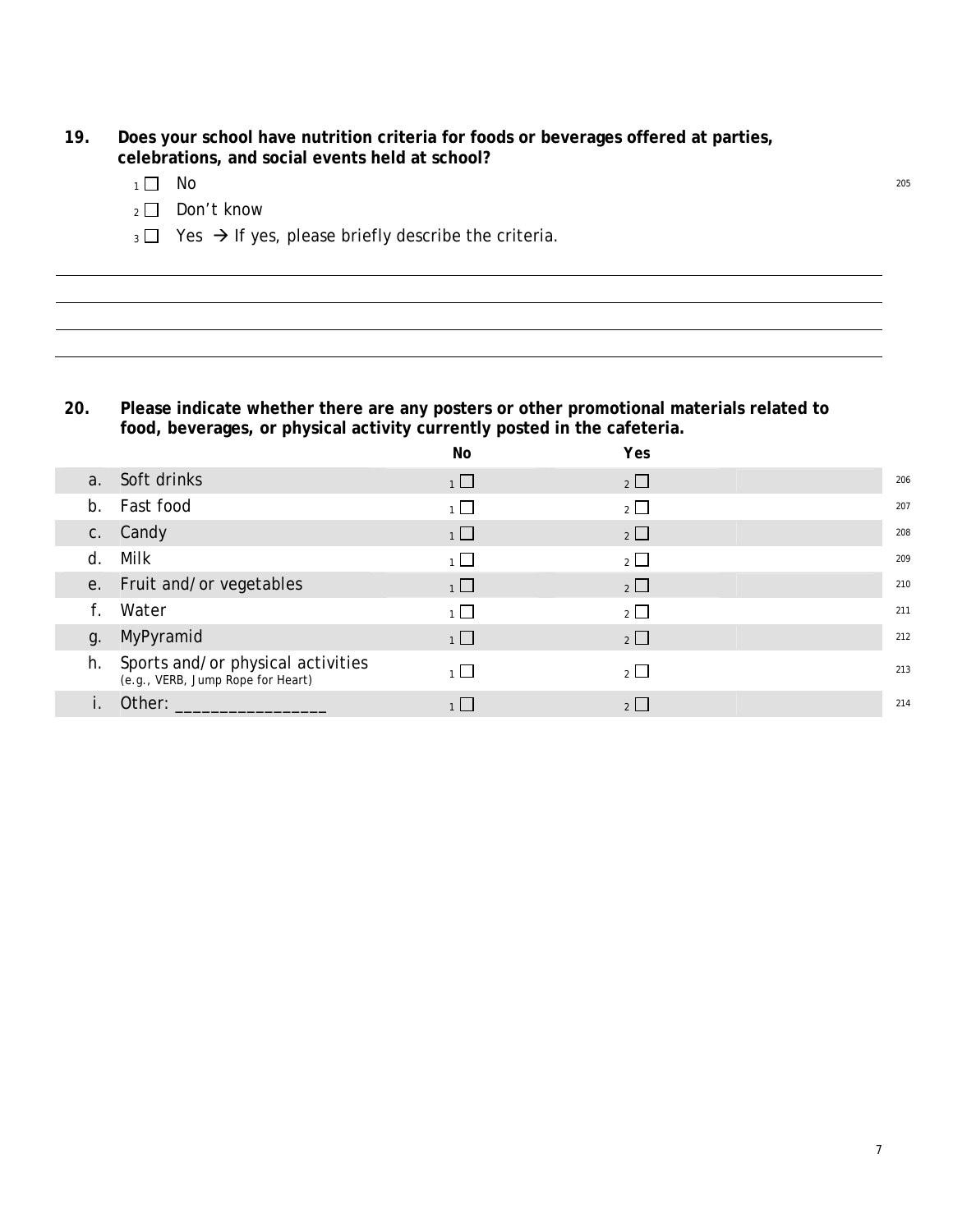**21. Does your school allow food or beverages to be sold in the cafeteria as a fundraising activity by:**

|    |                     | No | Don't know | Yes            |     |
|----|---------------------|----|------------|----------------|-----|
| a. | Student groups      |    |            | $\overline{z}$ | 215 |
| b  | Individual students |    |            |                | 216 |
|    | c. Faculty          |    |            |                | 217 |
| d. | Parent groups       |    |            |                | 218 |

**22. What types of food or beverages may be sold in the cafeteria for fundraisers at your school? (Please check all that apply)** 

| $\overline{1}$ No foods or beverages may be sold |                 | $_{6}$ Pizza             |                |
|--------------------------------------------------|-----------------|--------------------------|----------------|
| $_2 \Box$ Fruit                                  |                 | $\overline{1}$ Ice cream | $219 -$<br>228 |
| $_3\Box$ Nuts                                    |                 | $_{8}\Box$ Soft drinks   |                |
| $_4 \Box$ Candy                                  |                 |                          |                |
| $_5\Box$ Cookies, cakes, pies                    | 10 <sup>1</sup> | Don't know               |                |

**23. Does your school have a health or nutrition advisory council made up of school staff, students, and parents that provides input about the types of foods available at school?**

- $1 \Box$  No  $^{229}$
- $_2 \Box$  Don't know
- $_3 \Box$  Yes  $\rightarrow$  If yes, how many times do they meet per year? \_\_\_\_ times per year
- **24. Does your school have any other food policies that are in addition to the school district wellness policy?**
	- $1 \Box$  No  $^{233}$ 
		- $2 \square$  Don't know
		- $_3 \square$  Yes  $\rightarrow$  If yes, please briefly describe the policies.

#### **25. Does your school participate in the USDA-sponsored Team Nutrition program?**

- $1 \Box$  No  $^{234}$
- $\sqrt{2}$  Don't know
- $_3$   $\Box$  Yes

229-<br>232

8